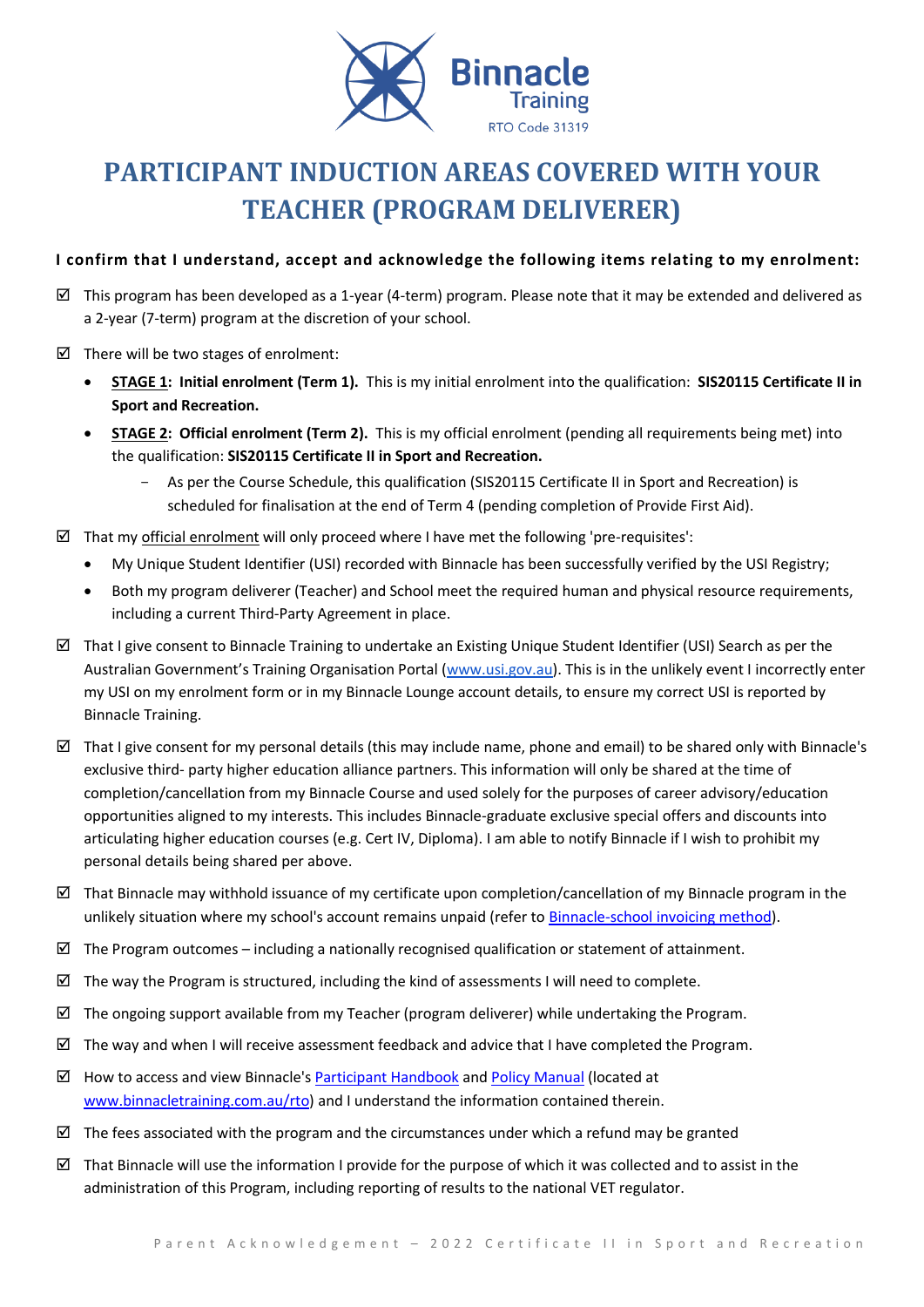

- That I consent to the potential use of my image for marketing purposes (e.g. website, brochures, social media). I acknowledge Binnacle will always endeavour to contact me (via my program deliverer) to re-confirm my acceptance prior to publishing.
- $\boxtimes$  That I can access my own records provided to Binnacle at any time by contacting Binnacle administration.
- That I am responsible for any personal injuries sustained during the program.
- $\boxtimes$  That I am able to apply (by notifying my teacher) for Recognition of Prior Learning (RPL) if I feel I already demonstrate competence in one or more areas within this program.
- That if I enter a course that has already commenced. I may not have the opportunity to complete the full qualification and may only receive a Statement of Attainment for the competencies achieved.

## **PRIVACY NOTICE**

## **Why we collect your personal information**

As a Registered Training Organisation (RTO), we collect your personal information so we can process and manage your enrolment in a Vocational Education and Training (VET) course with us.

#### **How we use your personal information**

We use your personal information to enable us to deliver VET courses to you, and otherwise, as needed, to comply with our obligations as an RTO.

#### **How we disclose your personal information**

We are required by law (under the *National Vocational Education and Training Regulator Act 2011* (Cth) (NVETR Act)) to disclose the personal information we collect about you to the National VET Data Collection kept by the National Centre for Vocational Education Research Ltd (NCVER). The NCVER is responsible for collecting, managing, analysing and communicating research and statistics about the Australian VET sector.

We are also authorised by law (under the NVETR Act) to disclose your personal information to the relevant state or territory training authority.

## **How the NCVER and other bodies handle your personal information**

The NCVER will collect, hold, use and disclose your personal information in accordance with the law, including the *Privacy Act 1988* (Cth) (Privacy Act) and the NVETR Act. Your personal information may be used and disclosed by NCVER for purposes that include populating authenticated VET transcripts; administration of VET; facilitation of statistics and research relating to education, including surveys and data linkage; and understanding the VET market.

The NCVER is authorised to disclose information to the Australian Government Department of Education, Skills and Employment (DESE), Commonwealth authorities, State and Territory authorities (other than registered training organisations) that deal with matters relating to VET and VET regulators for the purposes of those bodies, including to enable:

- administration of VET, including program administration, regulation, monitoring and evaluation;
- facilitation of statistics and research relating to education, including surveys and data linkage; and
- understanding how the VET market operates, for policy, workforce planning and consumer information.

The NCVER may also disclose personal information to persons engaged by NCVER to conduct research on NCVER's behalf.

The NCVER does not intend to disclose your personal information to any overseas recipients.

For more information about how the NCVER will handle your personal information please refer to the NCVER's Privacy Policy at [www.ncver.edu.au/privacy.](http://www.ncver.edu.au/privacy)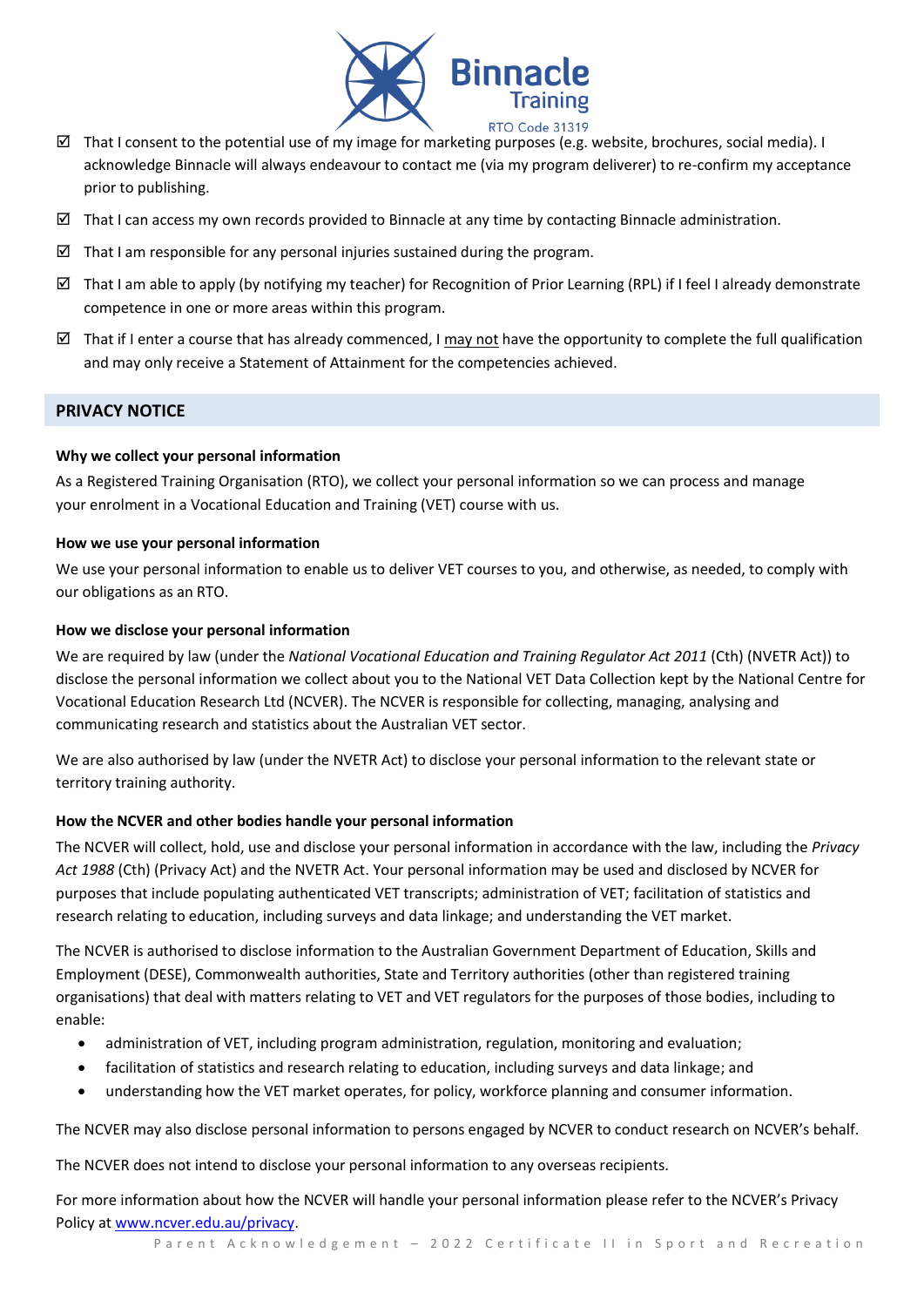

If you would like to seek access to or correct your information, in the first instance, please contact your RTO using the contact details listed below.

DESE is authorised by law, including the Privacy Act and the NVETR Act, to collect, use and disclose your personal information to fulfil specified functions and activities. For more information about how the DESE will handle your personal information, please refer to the DESE VET Privacy Notice at [https://www.dese.gov.au/national-vet-data/vet-privacy](https://www.dese.gov.au/national-vet-data/vet-privacy-notice)[notice.](https://www.dese.gov.au/national-vet-data/vet-privacy-notice)

#### **Surveys**

You may receive a student survey which may be run by a government department or an NCVER employee, agent, thirdparty contractor or another authorised agency. Please note you may opt out of the survey at the time of being contacted.

#### **Contact information**

At any time, you may contact Binnacle Training to:

- request access to your personal information;
- correct your personal information;
- make a complaint about how your personal information has been handled; and
- ask a question about this Privacy Notice.

## **BINNACLE TRAINING CONTACT DETAILS**

Email: [admin@binnacletraining.com.au](mailto:admin@binnacletraining.com.au)

Phone: 1300 303 715

To access Binnacle Training's Privacy Policy – Website visit [www.binnacletraining.com.au/privacy](http://www.binnacletraining.com.au/privacy)

To access Binnacle Training's Privacy and Personal Information Policy - visit <http://www.binnacletraining.com.au/rto> (Select: Policy Manual)

## **SERVICE AGREEMENT**

## **Responsibilities of Binnacle, as the Registered Training Organisation (RTO):**

- $\boxtimes$  Provide training that responds to the learning needs of all students and is relevant to the training program.
- $\boxtimes$  Provide assessment that is flexible and fair, which meets the assessment criteria of the national training package.
- $\boxtimes$  Identify and provide language, literacy and numeracy support to students as required.
- $\boxtimes$  Recognise qualifications and statements of attainment that a student may present that has been issued by another RTO.
- $\boxtimes$  Provide all training and assessment once a student enrols and commences in their training program. See Participant [Handbook](http://www.binnacletraining.com.au/rto.php) for further details.
- $\boxtimes$  Consult with students and employers to gauge their satisfaction with services.
- $\boxtimes$  Uphold our fees and refund policy and all other policies and procedures as outlined in the Binnacle [Policy Manual.](http://www.binnacletraining.com.au/rto.php)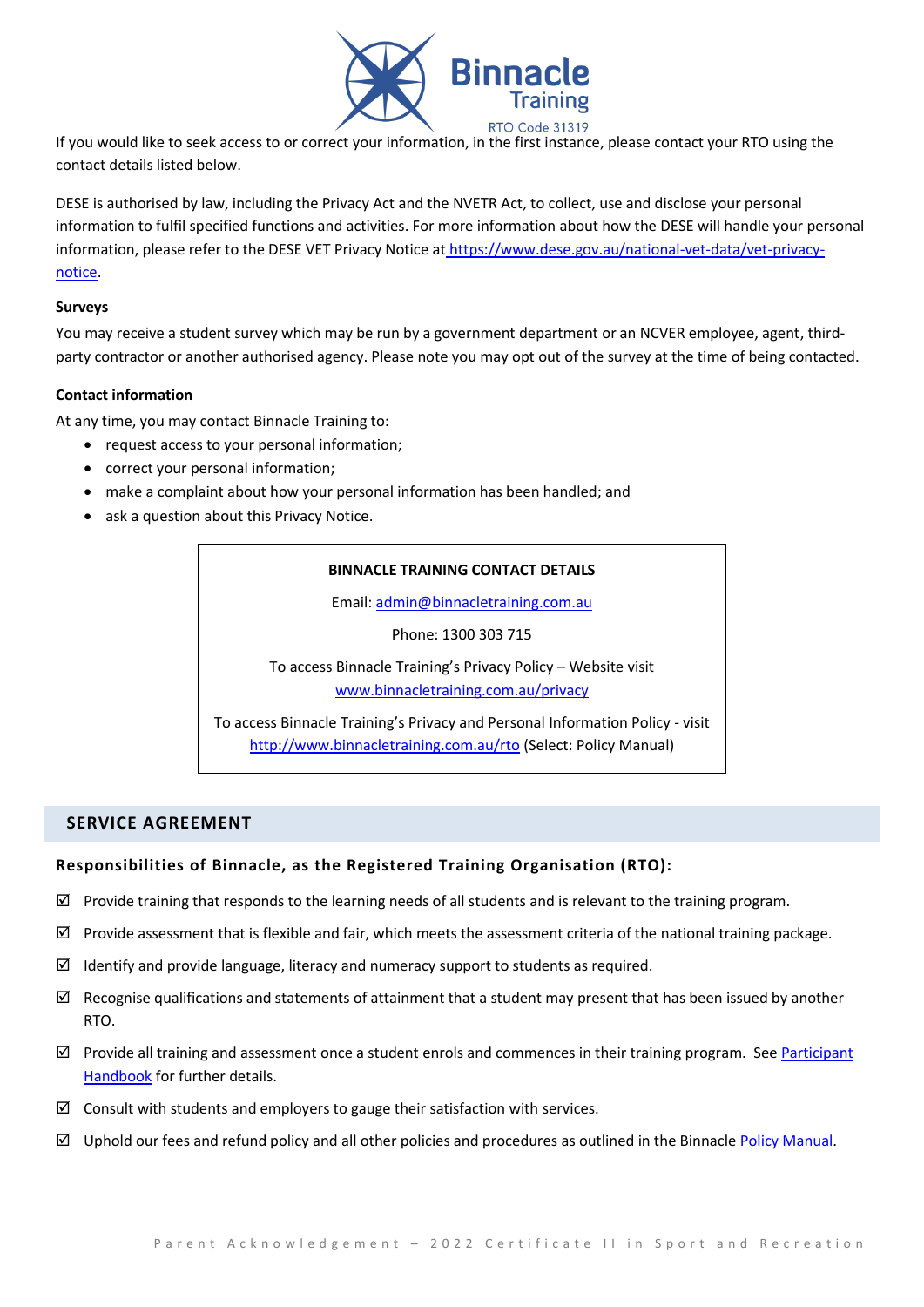

# **QLD GOVERNMENT VET IN SCHOOLS (VETIS) INITIATIVE – FUNDING ELIGIBILITY**

# **I confirm that I understand and acknowledge the following items relating to the Queensland Government's Vocational Education and Training in Schools (VETiS) initiative :**

- Binnacle Training is approved as a Skills Assure Supplier (SAS) to deliver the qualification **SIS20115 Certificate II in Sport and Recreation** as a Vocational Education and Training in Schools (VETiS) funded qualification.
- $\boxtimes$  VETiS funded by the VET investment budget is fee-free for students; and the VET investment budget will provide funding for students to complete one VETiS qualification listed on th[e Priority Skills List](https://desbt.qld.gov.au/training/docs-data/strategies/vetinvest/subsidieslist) while attending secondary school (in Years 10, 11 and 12).
- $\boxtimes$  The Certificate II in Sport and Recreation is currently listed on the Department's [Priority Skills List](https://desbt.qld.gov.au/training/docs-data/strategies/vetinvest/subsidieslist) as a VETiS funded qualification.
- I have been provided the option, immediately post my initial enrolment, to either:
	- − select this program (Certificate II in Sport and Recreation) as a VETiS-funded qualification; or
	- advise Binnacle that I choose not to use this program as a VETiS-funded qualification; and therefore undertake this qualification as fee-for-service (i.e. non-funded, where Binnacle invoices my school a per participant fee).
- $\boxtimes$  Binnacle Training will confirm my VETiS eligibility with my school's nominated 'VET Manager' (e.g. Head of Department) and notify my school if it's identified post-enrolment that I don't meet eligibility requirement per above.
- $\boxtimes$  For further information, I can refer to Binnacle's [Participant Handbook](http://www.binnacletraining.com.au/rto.php) (located a[t www.binnacletraining.com.au/rto\)](http://www.binnacletraining.com.au/rto) and the Queensland Government's website (see links below) or contact Binnacle administration.

**VETiS page <https://desbt.qld.gov.au/training/providers/funded/vetis> VETiS frequently asked questions https://desbt.qld.gov.au/training/training-careers/incentives/vetis/faqs**